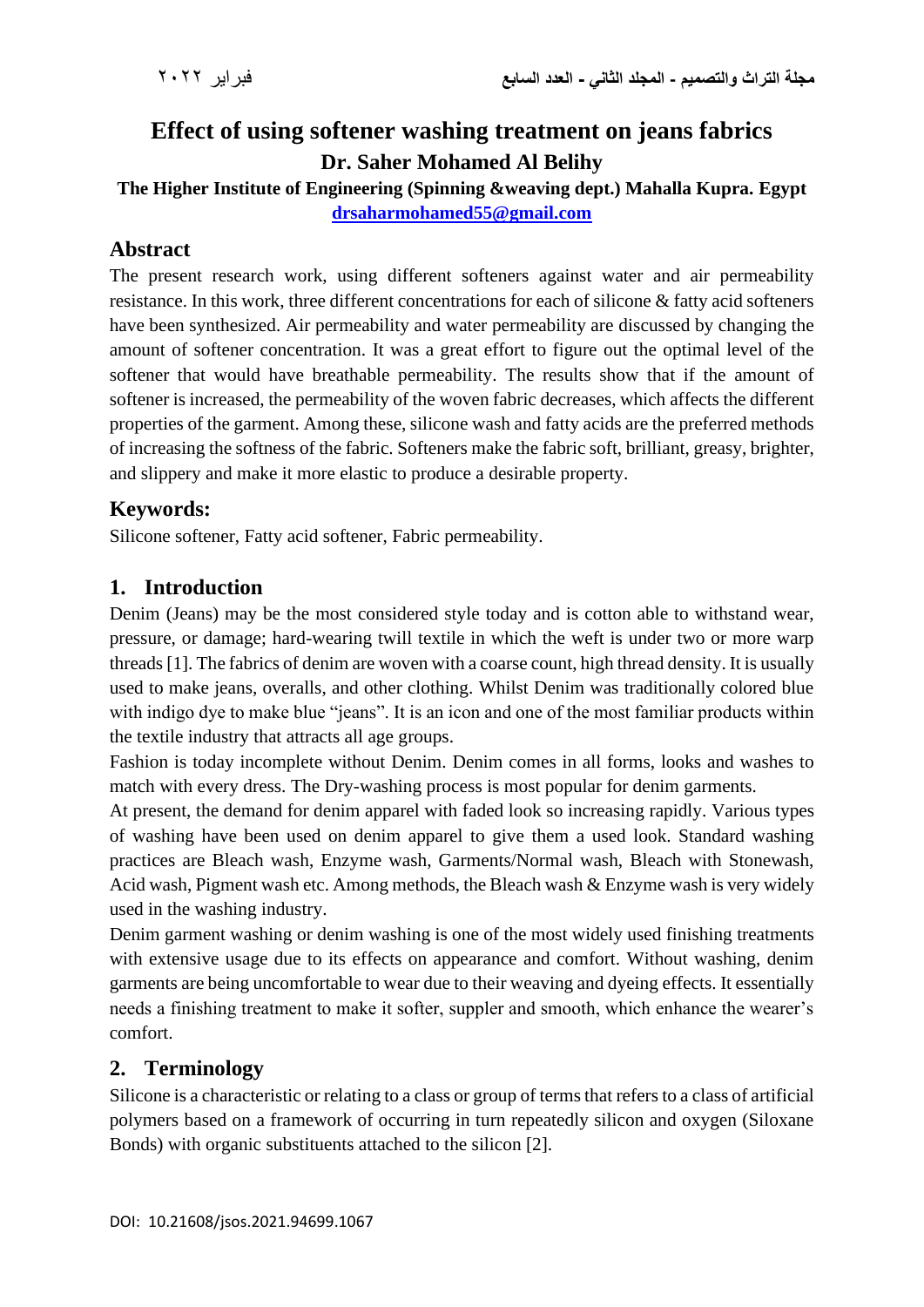# **3. Conceptual Framework**

### **3.1. The problem of research:**

The conceptual frameworks combining two different softeners might produce physical and mechanical effects during treatment processes.

• For organizing the research experience, the analytical approach should be used in monitoring and studying the concept of the rules of different types of softeners on fabric comfortability.

### **3.2. Research question**

• To what extent could the techniques of fabric comfort characteristics depend on fabric properties such as smoothness of the fabric surface structure, air permeability, and wettability?

### **3.3. Research Goals**

- To increase the soft handle of the fabric, silicon washing is one of the favorite techniques.
- In this work, the effect of silicone softeners on air permeability and wettability of fabric to be discussed by changing the amount of softener percentage.
- To find out the optimum level of silicon softener which will be feasible for air permeability and wettability of woven fabric for cotton yarn.

# **3.4. The Research Limits**

The commercial Jeans Fabric (100% Cotton, twill 2/2 woven) on the market has been used.

### **3.5. Research hypotheses**

• Silicone softeners make the fabric softer, brighter, slippery, and more elastic to produce a desirable handle

The application of softeners has a significant effect on air permeability and wettability with respect to untreated fabrics.

# **4. Previous work**

Rahman (2018.) [3] & Sisodia et al, (2019) [4] & Parmar et al. (2017) [5] explained that Silicone softener improves the sample to give a silky soft hand, excellent lubricity, increase recovery, tear strength, abrasion resistance etc. Silicone softeners are more expensive than fatty softeners. It shows exceptional durability and temperature stability, and Silicones are the most versatile polymer known.

 Xiao et al. (2011) [6] reported that clothing comfort indicated by the Fabric smoothnessroughness had been considered one of the principal factors. Whilst it is a significant factor for nowadays consumer decisions. The fabric surface friction behavior is directly proportional to Fabric smoothness behavior. The static and dynamic friction as Subjective fabric hand assessment is influenced by the cloth surface and the fingers; Bhuvana et al. (2006) [7] indicated that the human finger is a delicate instrument equipped for distinguishing slight contrasts in the frictional conduct of fabric. Das et al. (2005) [8] reported that the results of hand tests are communicated in abstract terms (e.g., clingy, oily, soft, sleek, harsh, scratchy, sheer, sticky, and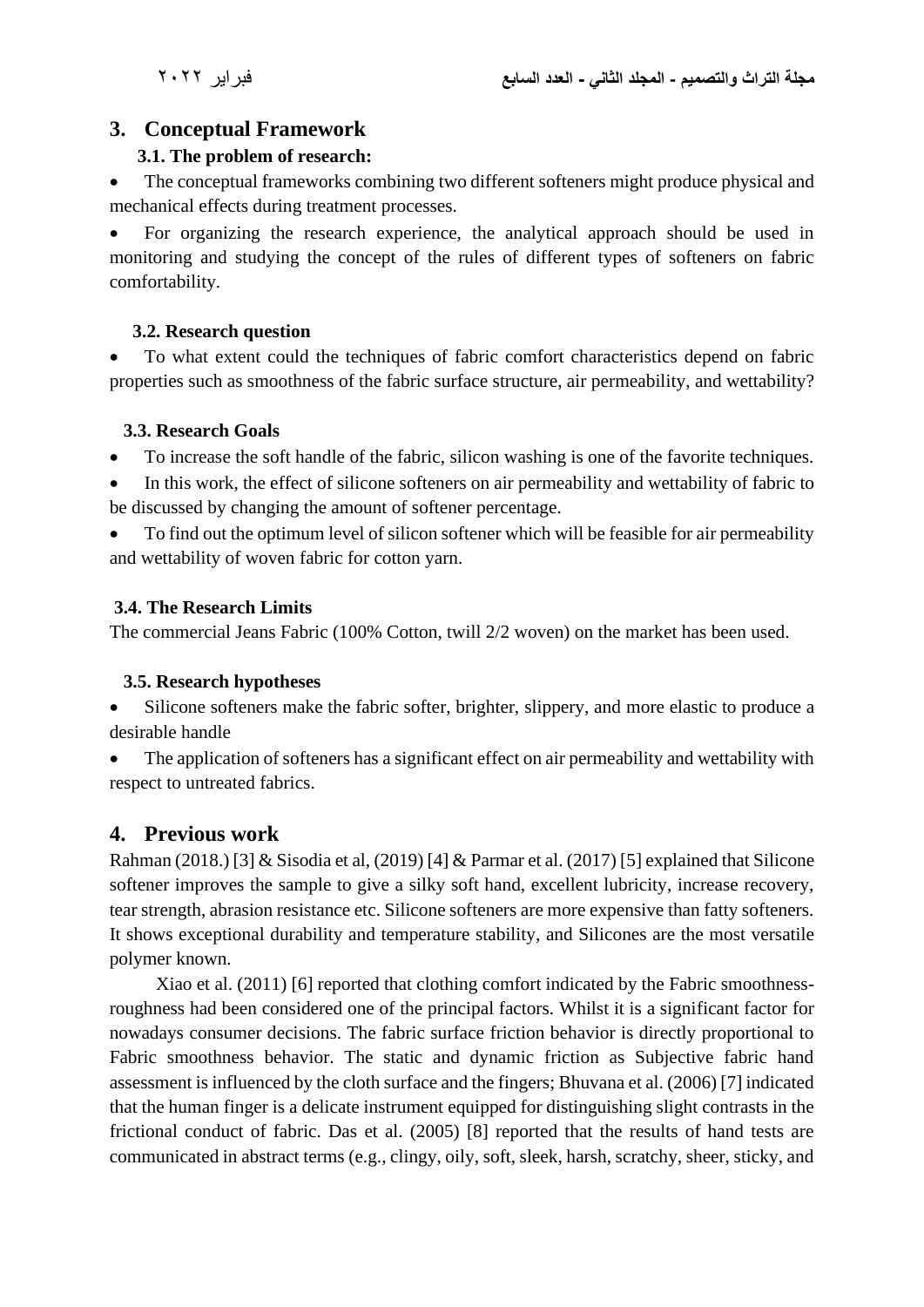waxy) contingent on the feeling of touch. So, it is imperative to evaluate texture erosion quantitatively.

Choudhury et al. (2012) [9] showed that Stiffness drape coefficient values as drape testers are used to test fabrics in terms of bending length. Choudhury studied the effect of softeners on softness and established that the bending length decreased with increased softener concentration, indicating a reduction in fabric stiffness. Chattopadhyay and his colleague (2010) [10] found that silicone softener treatment on fabrics decreased the bending length, which was indicative of enhanced material quality.

 Parveenzadeh et al. (2005) [11] explained that the processing of textiles to accomplish a specific hand is one of the most of central importance parts of finishing. Softeners improve the hand, smoothness, elasticity, and antistatic and soil release properties of textiles. The mechanism of cotton softening is well established. Igarashi and his colleague (2019) [12] & Turner et al. (2019) [13] reported that among many textile qualities factors, smoothness is a significant property.

Bereck et al. (2001) [14] Silicone softeners can impart enhanced softness, higher flexibility and more elasticity, substantial drape characteristics, increased pliability and more excellent smoothness than other soft finishes. Schindler et al. (2004) [15] added that their additional advantages include non-foaming aspects, lesser yellowing effect, higher fiber substantively and hydrophobic nature. The broad applicability and suitability of these materials are outstanding. The properties include lubricating property, mechanical stability, chemical stability and translucent appearance [16]. Based on their emulsion droplet size, silicone softeners are classified into three groups: nano, micro-and macro-emulsions [17]. Their particle sizes are macro, 150–300 nm; micro, below 40 nm; and nano, less than 10 nm [18]. The smaller-sized silicone softeners show better performance and improved softness to a remarkable extent due to deep penetration and lubrication at the fiber level [19, 20].

 Javadi et al. (2013) [21] & Moyinul and his colleague (2015) [22] emphasized that Silicone oil is the most essential and common chemical in textile processing. Silicone softeners mostly used to get better softness properties on textile fabric. It improves the abrasion resistance of materials, mobility of fibers, tears strength of fabrics, soiling resistance and static protection. It also decreases yarn and fabric tensile strength by reducing fiber cohesion, reduces sewing thread breakage, pilling and flammability [1,2]. Softener can be classified by (a) Cationic softener, (b) Anionic softener, (c) Nonionic softener, (d) Amphoteric softener and (e) Silicone softener.

Every textile softener is applied in the form of an aqueous dispersion or emulsion. Schindler and Hauser (2004) [23] have differentiated between the different types of silicone softeners as Polydimethylsiloxane, Epoxy functional silicone softeners, Amino functional silicone softeners, Cationic silicone softeners, Hydrophilic silicone softeners etc. Tomasino (2000) [24] explained that According to particle size, there are three types of commercially available modified

 Polysiloxanes silicone softeners: macro, micro and nano silicone emulsions. The handle effects with softness depend not only on the chemical character but also on their position in the textile. If the softener is attached mainly on the outside of the yarns, it is the primary effect of the character of the chemical as felt; moist, dry, fatty, oily, smooth, rubbery etc. However, suppose the softener can penetrate the yarn between the individual fibers. In that case, a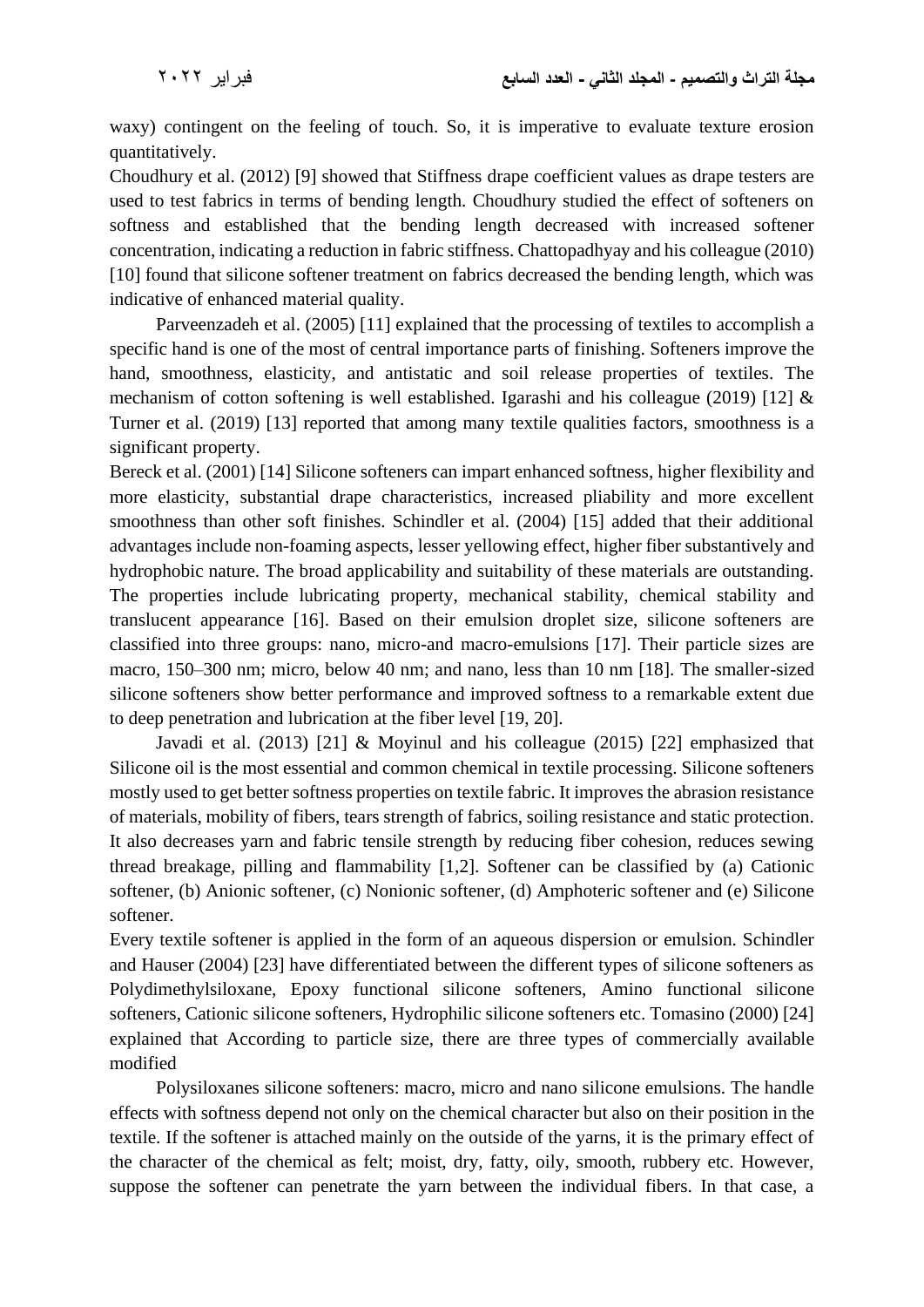secondary handle effect is obtained: so-called "inner softness" produced by the reduction in friction between the individual fibers.

 Begum (2012) [25] This study examines the effect of macro, micro and nano-sized particles of silicone emulsion softeners of different quantities on physical and colorimetric properties of blue and red colored single jersey fabrics by experimental analysis. Therefore, three other sized particles of silicone provide excellent absorbency, higher color yield, minimum shade change and good soft handle to both colored fabrics, but nano silicone emulsion reduces the wet rubbing fastness.

 Macro silicone emulsion provides excellent softness, acceptable shade change, increased color yield, good absorbency and improves wet rubbing fastness. On the other hand, micro silicone emulsion provides sufficient wet rubbing, soft handle, acceptable shade change, increased colour yield and good absorbency to both colored fabrics.

Chowdhury (2018) [26], the study demonstrated that the changes in functional properties of both

woven and knit cotton fabrics were determined to evaluate the performance of different special finishes. He used100% cotton fabrics treated with different types of finishing chemicals at various formulations. Özgüney (2008) [27] comfort and attractiveness are the most significant prerequisites of knitted fabric manufacturing. To attain these desired properties, different types of finishing applied on knitted fabric.

 Among these, silicon washing is one of the favorite's techniques to increase the soft handle of the fabric. Silicone softeners make fabric smoother, brighter, and slippery and more elastic to produce a desirable handle. In this work, the effect of silicone softeners on air permeability and drape of the fabric discussed by changing the amount of softener percentage. From the results, it is clear that if the amount of silicon softener percentage increases, then the air permeability of knitted fabric decreases and drape co-efficient increases which influence the various properties of garments. Pratihar et al. (2013) [28] reported that the application of softeners has a significant effect on air permeability and drape concerning untreated fabrics.

### **5. Purposes of Garments Washing:**

In today's trend, Denim has achieved much predilection for different ages as blue jeans. as stated to the fashionable denim garments, subjected to many different functions washing techniques to obtain a worn, vintage look with different effects like hand sand, whiskers, 3D, destroy etc. on the other hand to produce a fading effect is the main target of denim washing without simulating the main body fabrics and patchiness, seam puckering, crinkles, hairiness, softened-hand feel, de-pilling, stabilized dimensions etc., is carried out to create a wash look appearance. After washing the garments, create a new look that seems like the unique touch of fashion.

• By technique of washing, a faded/old look, color or tinted effect is established in the garments, which also seem the best touch of garments.

• It also produces a different outlook.

[Washing technique](https://textilelearner.net/garments-washing-techniques-used-in-bangladesh/) creates new fashion such as tagging, grinding, destroy, Whiskering, permanent wrinkle, P.P spray, hand crapping, 3D etc. Which also seems the best touch of garments.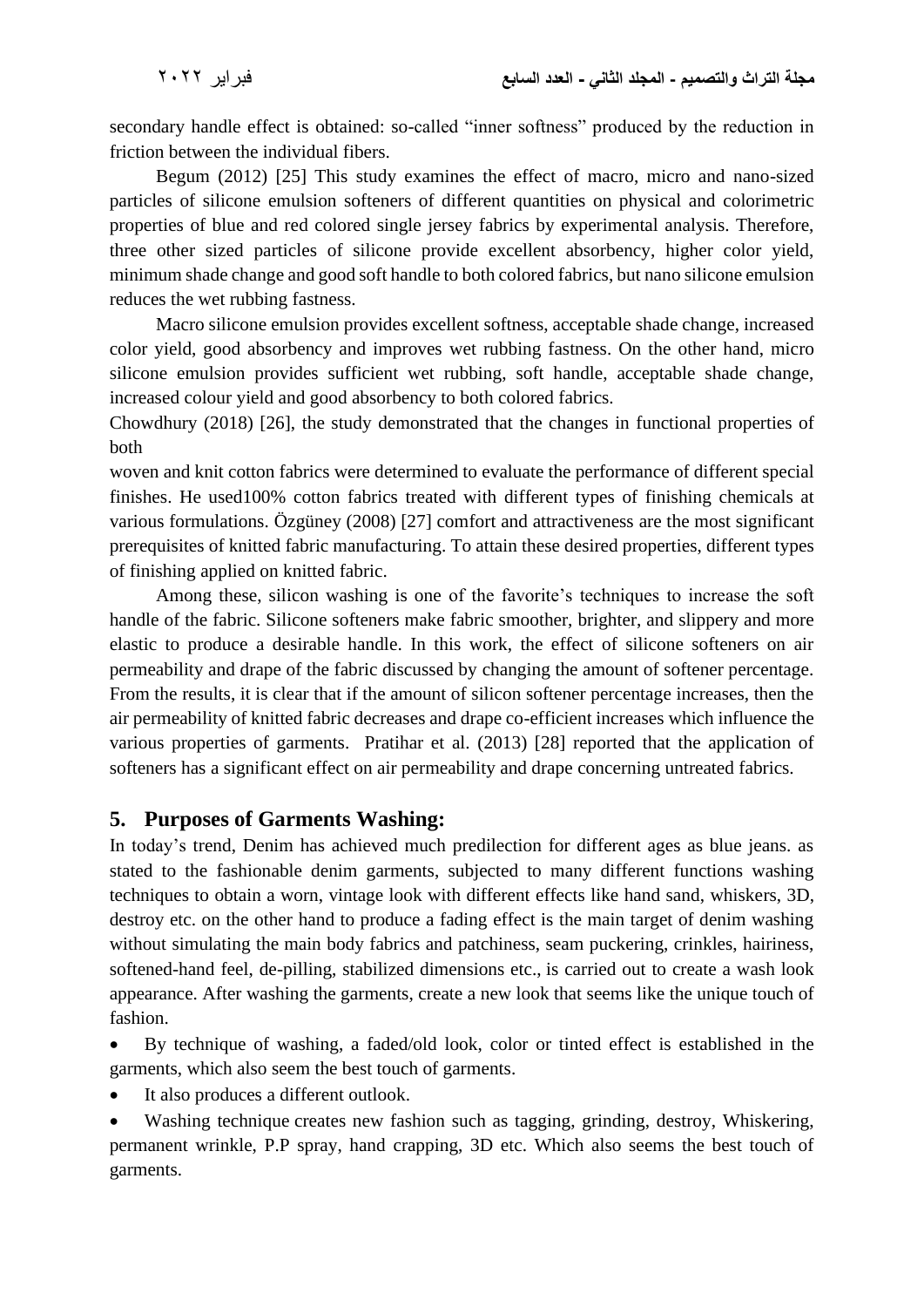• The primary and essential function of washing is to change the size materials; thus, the garment becomes size free and becomes soft hand feel.

• When these soft garments are touched, then it seems to the best touch of garments.

• For attraction of customers/Buyer by different types of fashionable washing and market developments.

# **6. Characteristics of Denim Fabric:**

- Warp yarns are colored (usually with indigo, vat, blue or Sulphur black).
- Structure: right hand or left-hand twill, i.e., z/s-twill of 2/1 or 3/1 construction.
- Usually made of cotton yarns of coarser count (7s, 10s, 14s, 16s, etc.).
- Coarser cloth (weight lies between 6-14 oz./sq. yds.) and used for pant and warm jackets.
- It is for long-wearing.
- It is robust and durable.

#### **6.1. Classification of Denim treatments:**

#### **6.2. Denim washing:**

Denim washing produces effects like colour fading with or without patchiness, crinkles, seam puckering, hairiness, de-piling, softened-hand feel, stabilized dimensions etc.



#### **6.3. Dry Process**

- 1. Regular wash/ garments wash/ rinse wash
- 2. Hand Brush/Hand Scraping
- 3. Pigment wash
- 4. Whiskering
- 5. Caustic wash
- 6. PP Spray/PP Sponge
- 7. Silicon wash and fatty acid
- 8. Destroy
- 9. [Stone-wash](https://textilelearner.net/bio-stone-washing-with-celluloses-for-denim/)
- 10. Crinkle
- 11. Enzyme wash
- 12. 3D
- 13. Stone Enzyme wash
- 14. Tagging
- 15. Acid wash
- 16. Sand Blasting
- 17. Bleach wash
- 18. Tinting wash Overall Whiskering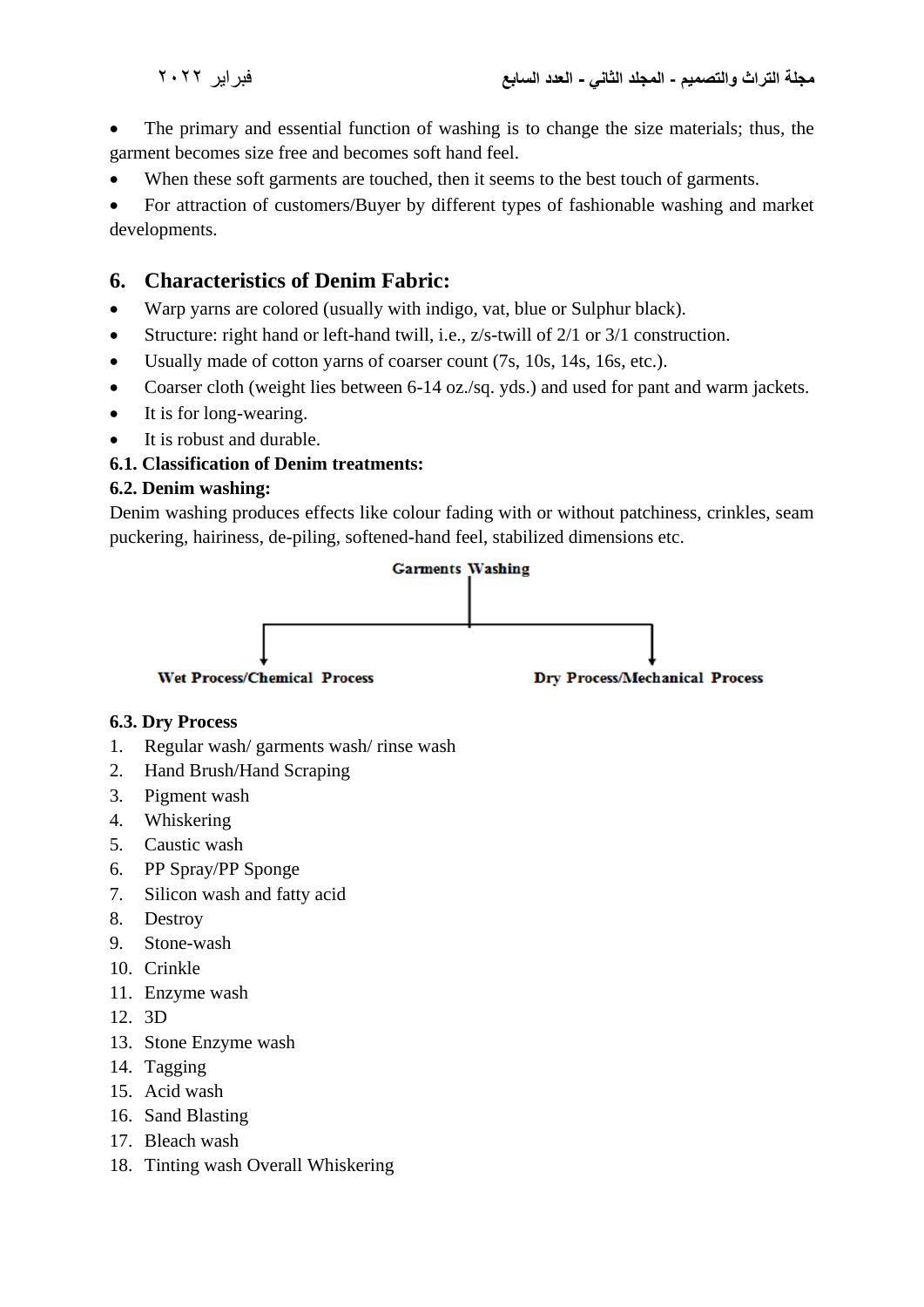# **7. The function of Chemicals Used in Washing:**

#### **7.1. Desizing**:

 Desizing is utilized to remove mainly starches, waxes, fats, pectin's, minerals & Indigo dye from denim, twills, poplin &canvass fabrics etc.

Softener (Cationic, nonionic):

- It is to make the garments soft.
- It also provides excellent lubricating properties.

### **7.2. Wet Process:**

- It is a fundamental step but the most crucial step of washing.
- This process removes impurities, starch & stains during the handling of fabric.
- Methods of Removing Sizes from Denim Jeans
- Washing with High Alkaline agents (i.e., Soda ash)
- Washing with High Acidic agents (i.e., Acetic acid)
- Washing with Oxidative chemicals (i.e., Hydrogen Peroxide)

### **7.3. Binder:**

- Binder is a film former consisting of various polymer.
- The polymer contains a reactive group & it forms a crosslink during curing.

Silicone and Fatty acid play a very crucial role in textile finishing. The essential requirements like increasing hydrophobicity, softness, whiteness, fastness could be served by applying the appropriate softener. Concerning different properties on different fabric softener has been synthesized.

 In the textile industries, silicones and Fatty acid are used in all fiber processes during production or directly on the finished fabric goods. Silicones are applied from different delivery systems to provide various benefits like lubrication, softening, foam control or hydrophobic coatings [29].

 Hasani and his colleague (2013) [30] have evaluated the surface roughness of weft knitted fabrics by analysing the signals obtained from image processing using the 600-dpi resolution scanner and MATLAB software.

# **8. Classification of main components of softeners [31]**

 The main components of softeners are long-chain fatty acid (saturated or unsaturated) derivatives and organosilicon.

#### **8.1. Fatty acid softeners**

This type of softener is usually a type of surfactant, which is used earlier. The primary synthetic materials are stearic acid, oleic acid and other long-chain fatty acids or esters, or polyethene prepared by introducing water-soluble groups or emulsifying stampede agents. The handle is generally thick. After finishing with this kind of softener.

#### **8.2. Silicone softener**

 It is usually synthesized from octamethylcyclosiloxane. Octamethylcyclotetrasiloxane, also called  $D_4$ , is an organosilicon compound with the formula four and is a colorless viscous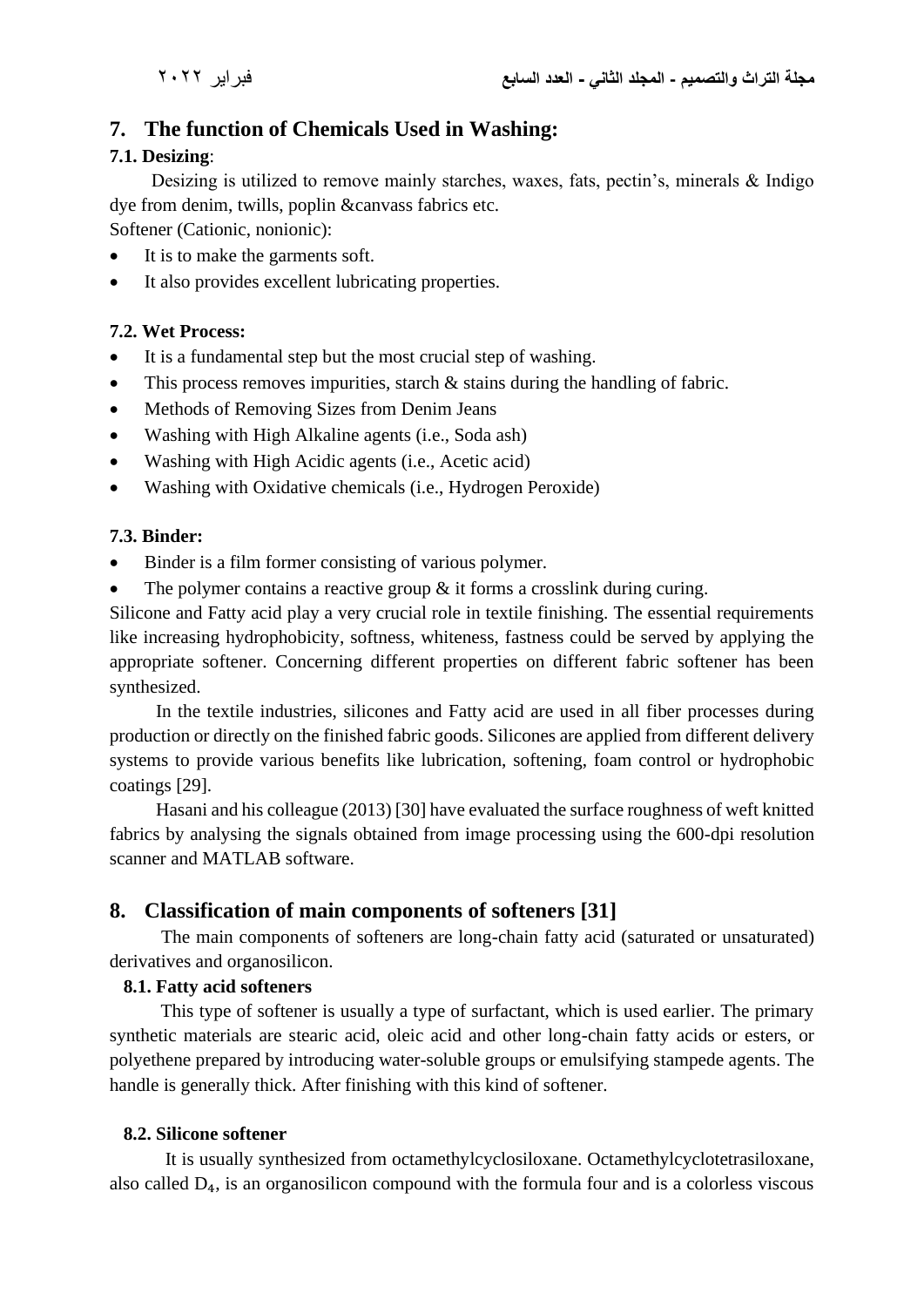liquid. It is a common Cyclomethycaine. Many types of products enhanced, such as methyl silicone oil, hydroxyl silicone oil, hydrogen-containing epoxy modified silicone oil, silicone oil, amino silicone oil, etc. The softness and mellowness of the fabric treated with this kind of softener are significantly improved.

#### **8.3. The mixture of fatty acids and organosilicon.**

 Fatty acid laxatives have the advantages of simple composition, low price, and total grip, but they are usually not smooth enough. Silicone laxatives can improve the softness of fabrics, so manufacturers often add 10-50% silicone to fatty acid laxatives. The fabric undergoes a pretreatment process as a base point to obtain materials free from external impurities. To achieve smooth and hassle-free results in the subsequent process such as dyeing, printing and finishing systems that ultimately perform well-known concepts known as processing and producing "right the first time, every time and at the right time".

#### **8.4. Megasoft BBK**

Cationic silicone softener.

- It gives an excellent soft hand feel and resilient with a light oiliness for all kinds of fabrics
- Zero impact on the fabric colour.

#### **8.5. Daysoft NAT 60**

Cationic fatty acid is a concentrated softener for soft handle cotton finishing and its blends.

- **•** Pleasantly soft and smooth handle
- **•** Applicable for padding procedures
- **•** No bad influence on fastness properties of dyeing
- Low tendency of yellowing under usual drying conditions  $(130 140 \degree C)$ .

# **9. Experimental work**

#### **9.1. Materials and Methods**

 Jeans Fabric (100% Cotton, twill 2/2 woven) have been used. The weight per/unit area of Denim is Light Weight as such 4.5 oz. /sq. yd. (150 gm/m2) produced by Mahalla Kupra Messer weaving &spinning has been used in the present research, the number of picks 24/ ends 40 /cm. Denim's Hue/Tone & colour is the fabric was pretreated by desizing, singing, scouring, bleaching in the mill, using standard recipes (Table I).

#### **9.2. Softener Treatment fabric.**

 Samples were given softening treatments in the Mahalla Kupra company plant. This study used two types of softeners: according to standard May/June 2020 Vol. 7, No. 3 | 14 AATCC Journal of Research DOI: 10.14504/ajr.7.3.3 Accepted [32]: 11/06/2019 modified polysiloxane microemulsion at various concentrations (2, 4, and 6 g/L). Using a standard recipe (5–5.5 pH, 75% wet pickup at 30–35 °C, a drying temperature of 110 °C and a curing temperature of 150 °C for 40 s) recommended by the softener supplier. A total of 10 samples were prepared using these softeners. Sample details and the concentration of individual softeners used are given in table (1). Fabric Sample Analysis; the samples were tested for various physical properties, including mass (IS 1964), EPI/PPI (IS 1963).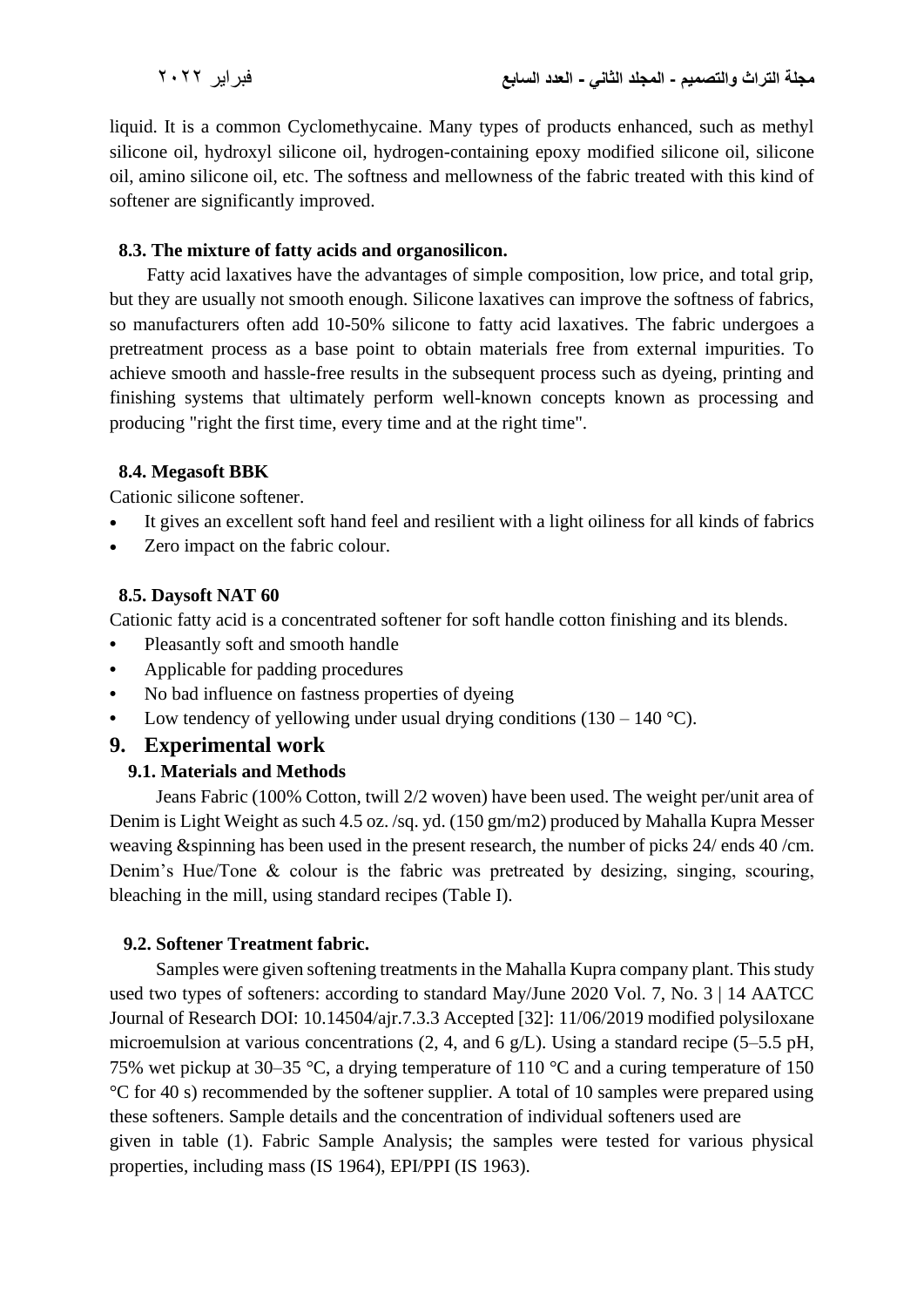The twill weave (used in Denim) fabric is constructed by interlacing warp and filling yarns in a progressive alternation that creates a diagonal effect on the face, or right side, of the fabric a surface of diagonal parallel ridges. In some twill weave fabrics, the oblique effect may also be seen clearly on the backside of the fabric. Due to Denim's right-hand twill construction, one colour predominates on the fabric surface. the Denim fabric used in this experimental work is the production, Messer spinning &weaving Mahalla Kupra company constructed in 2/1 lefthanded twill (The simplest twill weave is either 1/2 or 2/1 twill (Three Leaf Twill), 20 weft/20 warp count,

#### **9.3. Fabric Sample Analysis**

According to the contemporary fashion designs and fashion brands and as far as the clothes has become not, concerned with tensile strength, elongation or resistance to abrasion. Fashion of jeans, the brand counts the likes of Gigi Hadid, Jeanne Damas, Kaia Gerber, and Alessandra Ambrosio as shown in fig (1,2) [33].



The present research was dealing with air and water permeability.

Standard Test Method for Air Permeability of Textile Fabrics, ASTM D737 – 18.

The specimen is loaded to the test area of the instrument employing an automatic holder. The Air permeability tester equipped with a vacuum pump to draw air through an automatic interchangeable test head with a circular opening. The pre-selected test pressure is automatically maintained, and the air permeability of the test specimen is digitally displayed in the preselected unit of measure on the touch panel. After the test, the holder is released, and the vacuum pump will be shut off.

The samples were tested for various physical properties, including mass, air and water permeability at mahalla Kupra (miser spinning and weaving cop.) Laboratory fabric testing reported in table (1).

| Fatty acid    |              | silicon      |              |         |        |
|---------------|--------------|--------------|--------------|---------|--------|
| Water         | Air          | Water        | Air          | Weight  | Sample |
| permeability/ | permeability | permeability | permeability | $g/l$ , | number |
| Second        | m3/hr./m2    | /second      | m3/hr./m2    |         |        |
| 60            | 156          | 60           | 156          |         |        |
|               | ١٤٤          |              | 140          |         |        |
|               | 83.5         |              | 80           |         |        |
|               |              | 14           |              |         |        |

**Table (1)**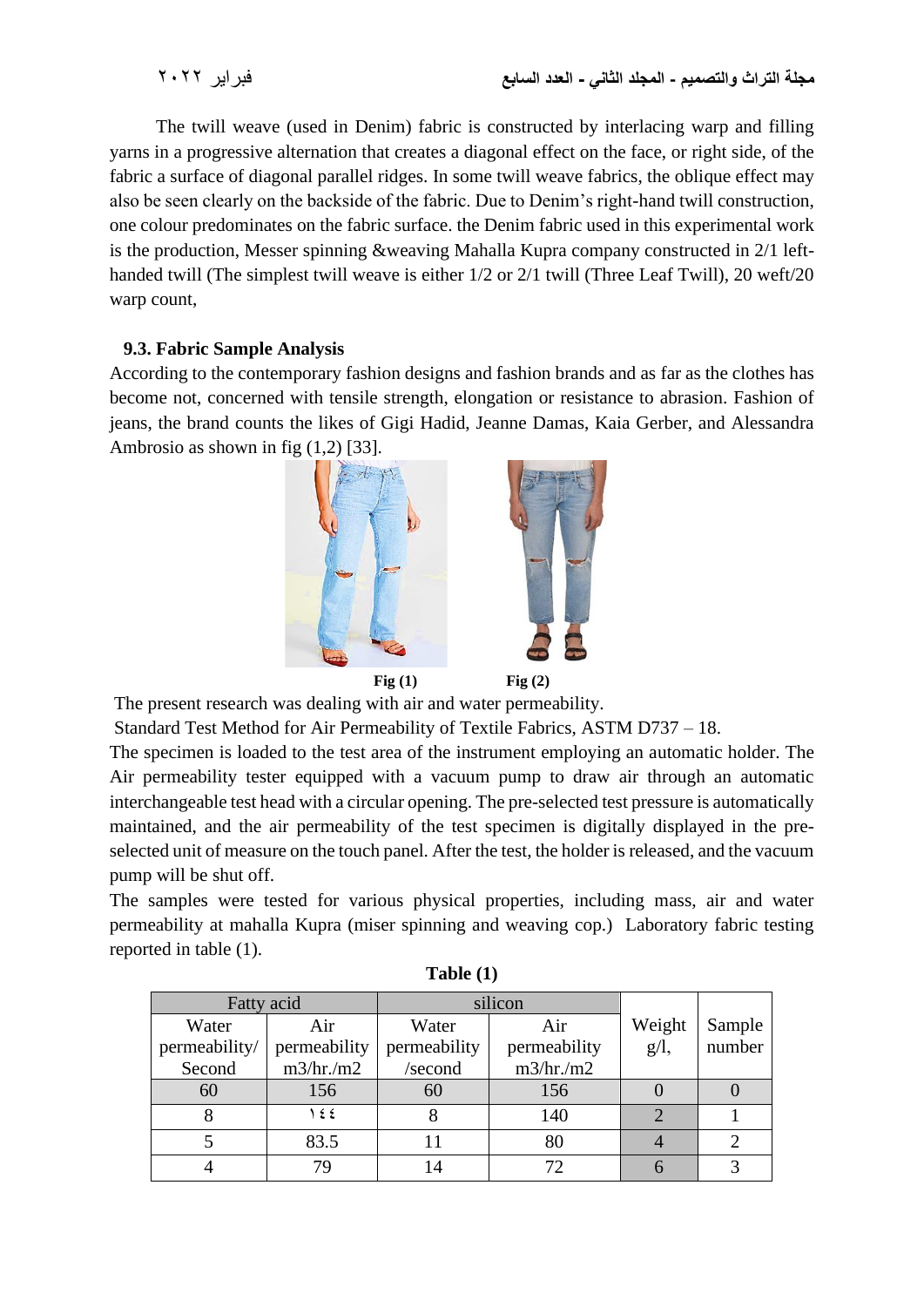It is evident from the table (1); that if the amount of softener is increased, then air permeability of fabric will decrease as shown in fig (3). As more amount of softening fabric, the fabric will be less absorbent as well. It will create a problem of comfortably of garments. Less air can pass through the fabric; thus, the wearer will feel uncomfortable. For example, it could be said that a lesser air permeability when it has more softener. When a 2 gm /L softener is applied, the fabric air permeability is 140cc/cm2/sec. It is gradually seen that four up to 6 gm/L silicon provides lesser air permeability of cc/cm/sec 8%, 48% and 60% consequently. The same result gained whenever the amount of fatty acid increased the prevention of air permeability follows the pattern of 7.6 %, 46.5 % and 49.4 % accordingly. Therefore, the garment will be uncomfortable, where it will be less permeable.



**Figure-3: Air permeability after applying different amount of silicon Softener and Fatty Acid.**



**Figure-4: water permeability after applying different amount of silicon Softener and Fatty Acid.**

### **10. Effect on Absorbency**

In addition to soft feeling, softener finishing, in general, imparts water repellent property to the textiles. Such water repellency property is provided by methyl groups which are oriented and attached to the fiber surface by silicone or fatty acids links. Therefore, the absorbency of different samples with different concentrated softeners was determined by immersing the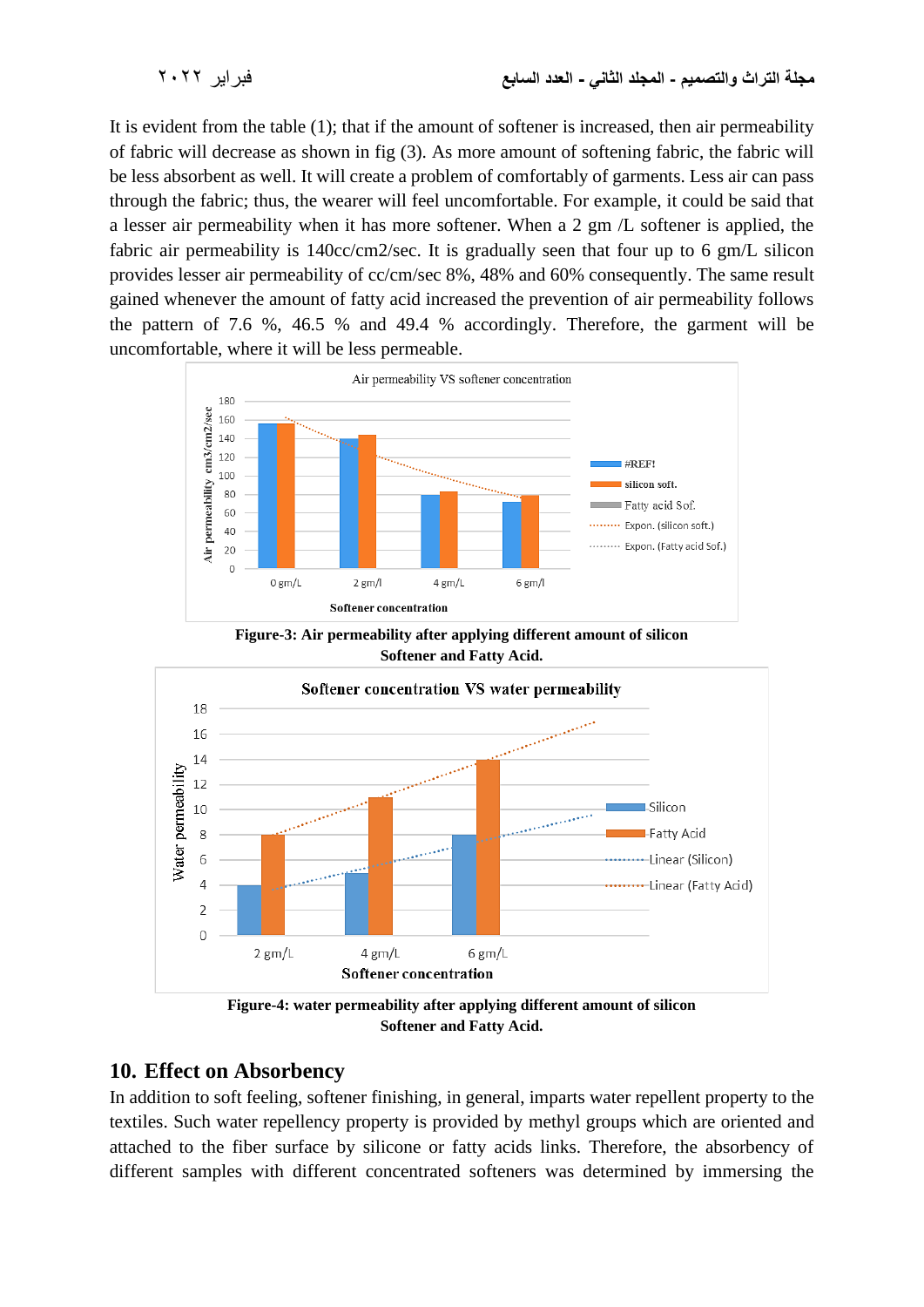sample in the 50cc surface of the sample. The time taken by the immersed samples by the fabric was reported. Lesser time taken by the water to get absorbed by the fabric indicates better absorbency. Table (1) and fig (4) show the effect of silicone and fatty acid softener on the water absorbency of the samples. It is evident from the results that the fabric with more softener will indicate water repellent compared to its conventional standard sample. On the other hand, silicon showed less time than a fatty acid. It could be said that silicon is recommended over fatty acid as a softener.

### **11. Conclusion**

 By using the indicated amount of softener, it will be possible to make the garments more human friendly. It will create a soft handle on finished garments. On the other hand, softeners increase the weight of the fabric. So, drape ability will also increase for this reason. The increasing amount of drape is not better for garments. If the garments are made from these fabrics, as mentioned above, they will feel more comfortable and relaxed. It will enhance their performance in their respective working field also. While the increased use of softener provides more drape on garments. Cotton can become embrittled during preparation (scouring and bleaching) because natural oils and waxes are removed. Finishing with softeners can overwhelm this deficiency and promote the original suppleness. No fabric reaches the customer's hand without finishing treatment. This finishing depends on the end-use of the fabrics. This study shows the complexity of the fabric assessment that there are various finishes, but softening finishes are amidst the most influential textile chemical finishing for the Denim industry. It is essential to invest in further research and development. Every industry sector should now produce products that are the best in terms of quality and price.

Further studies should narrow this range to correctly identify the contribution of other factors like fibres, softener concentration, etc.

# **References**

[1] Sisodia N. Parmar M. S, and Jain S, (2020) Effect of Softeners on Smoothness Behavior of Cotton Fabrics. AATCC Journal of Research 7(3):14-19 ·

[2] Joyner, M., "Amino functional Polysiloxanes: A New Class of Softeners", Textile Chem. Colour. 18(3), 34 (1986)

[3] Rahman, H. (2018). Effect of Silicon Softener Finishing on Air Permeability and Drape of Different Knitted Fabric. https://www.researchgate.net/publication/329175557.

[4] Sisodia, N., Parma M. S. r., and Jain, S. (2019). Effect of Softeners on Smoothness Behavior of Cotton Fabrics. AATCC Journal of Research.

[https://www.researchgate.net/publication/341238798.](https://www.researchgate.net/publication/341238798)

- [5] Parmar, M. S. & Nidhi, S. (2017) Effect of various processing stages on smoothness properties of cotton fabric. https://www.researchgate.net/publication/319454309
- [6] Xiao, L.; Junyan, H.; Yi, L.; Quanhai, L.; Xinxing, W. Journal of Fiber Bioengineering & Informatics 2011, 105–114.
- [7] Bhuvana; D. G.; Raghunathan, S. AUTEX Research Journal 2006, (4), 216-221.
- [8] Das, A.; Kothari, V. K; Vandana, N. AUTEX Research Journal 2005, 5. (3), 133–140.